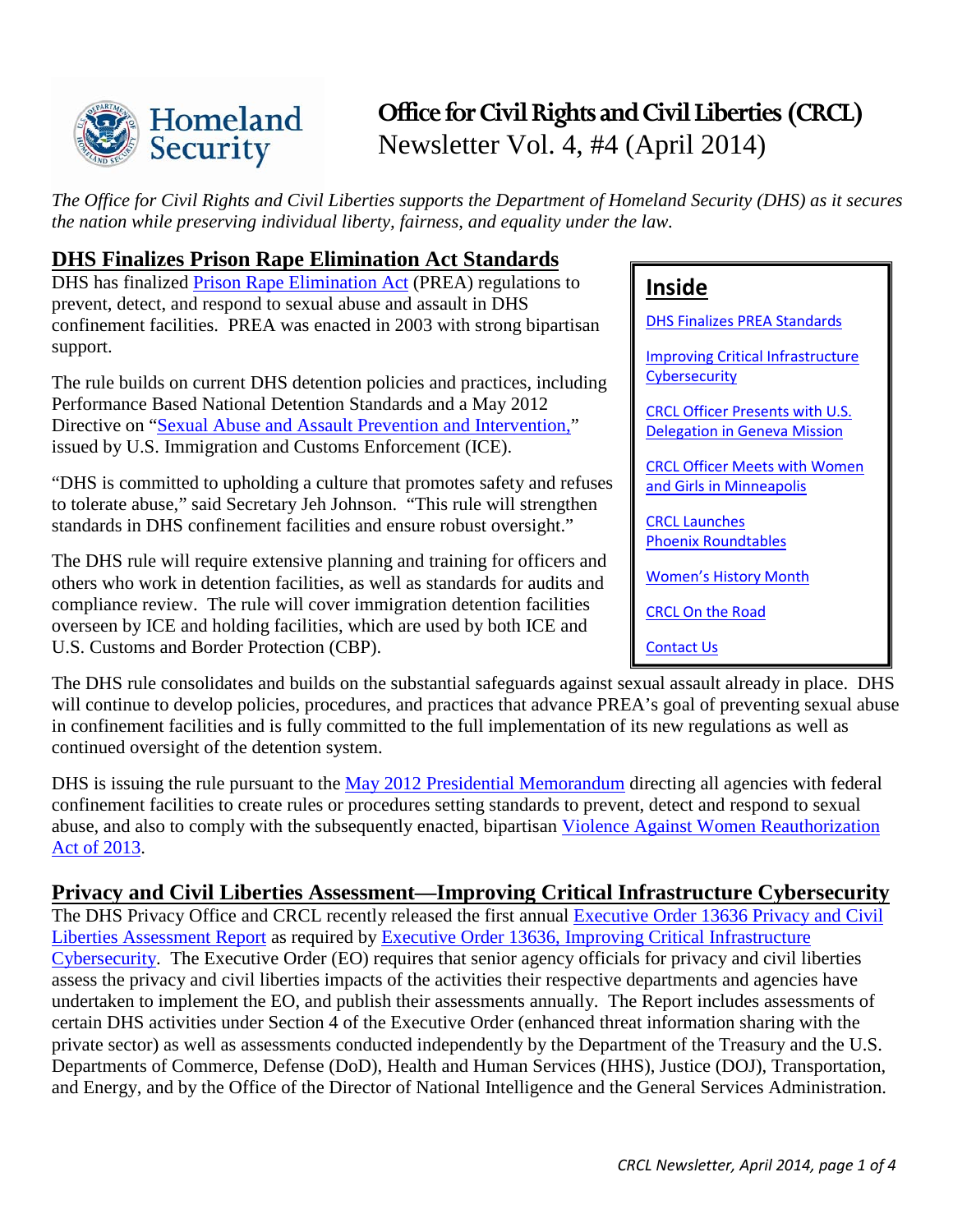Executive Order 13636 also directs Privacy and CRCL to consult with the [Privacy and Civil Liberties Oversight](http://www.pclob.gov/)  [Board](http://www.pclob.gov/) in producing the annual Privacy and Civil Liberties Assessment Report. The Board reviewed the draft report and [provided comments to DHS.](http://www.dhs.gov/sites/default/files/publications/pclob-cyber-letter-to-dhs-03-21-14.pdf) [DOJ](http://www.dhs.gov/sites/default/files/publications/doj-letter-to-pclob-04042014.pdf) and [DHS](http://www.dhs.gov/sites/default/files/publications/dhs-response-to-pclob-letter-04082014.pdf) and provided responses to their comments.

### <span id="page-1-0"></span>**CRCL Officer Presents with U.S. Delegation in Geneva**

CRCL Officer Megan Mack joined the U.S. delegation in presenting the Fourth Periodic Report of the U.S. on Implementation of the International Covenant on Civil and Political Rights (ICCPR) in Geneva, Switzerland. The Periodic Report details the ways in which the U.S. implements its obligations under the ICCPR, including continued efforts to integrate and maintain human rights and civil rights and civil liberties protections in civil society.

In Geneva, Mack addressed a number of civil rights and civil liberties issues, including those related to legal access programs, anti-trafficking efforts, and use of force policies. Other presenters included delegation head Mary E. McLeod, Principal Deputy Legal Adviser for the U.S. Department of State; Roy Austin, Deputy Assistant Attorney General for Civil Rights at DOJ; Bruce Swartz, Deputy Assistant Attorney General for the Criminal Division and Counselor for International Affairs at DOJ; and Riah Ramlogan, Principal Deputy Legal Adviser for ICE.



The full U.S. delegation comprised state and local representatives—including the Mayor of Salt Lake City, Utah and the Attorney General of Mississippi—and federal officials from the U.S. Departments of Interior and State, DoD, and HHS.

*Read* the [opening statement of the presentation.](https://geneva.usmission.gov/2014/03/13/u-s-opening-statement-at-presentation-of-the-fourth-periodic-report-of-the-u-s-on-implementation-of-the-iccpr/)

# <span id="page-1-1"></span>**CRCL Officer Meets with Women and Girls in Minneapolis**

DHS is dedicated to ensuring that the needs and concerns of women and girls are considered in all aspects of the homeland security mission. The Department's efforts focus on human trafficking; combating violence against women; medical care for women in detention; parental rights in immigration enforcement activities; unaccompanied alien children; preventing sexual assault and abuse in detention; STEM programs; and travel facilitation, screening, and modesty concerns for women and girls.

As the Secretary's designee, Officer Megan Mack represents DHS on the [White House Council on Women and](http://www.whitehouse.gov/administration/eop/cwg)  [Girls](http://www.whitehouse.gov/administration/eop/cwg) (CWG). As part of this role, Mack hosted a listening session in Minneapolis focusing on issues affecting women and girls in diverse communities. The meeting attracted a large group of government officials, nongovernmental organizations, and community leaders. The mayor of Minneapolis, Betsy Hodges, spoke on her vision for protecting and promoting women and girls' interests and the city's efforts to reduce domestic abuse and crimes against young girls. Senior officials from the Minneapolis Police Department, Federal Bureau of Investigations (FBI), Transportation Security Administration, and U.S. Citizenship and Immigration Services (USCIS) also attended.

As a follow-up to the Minneapolis listening session, CRCL will also host a women and youth summit in the coming months. In addition, Mack hosted a similarly focused listening session with stakeholders in Chicago, and will continue to host more of these sessions in Los Angeles and other cities throughout the summer.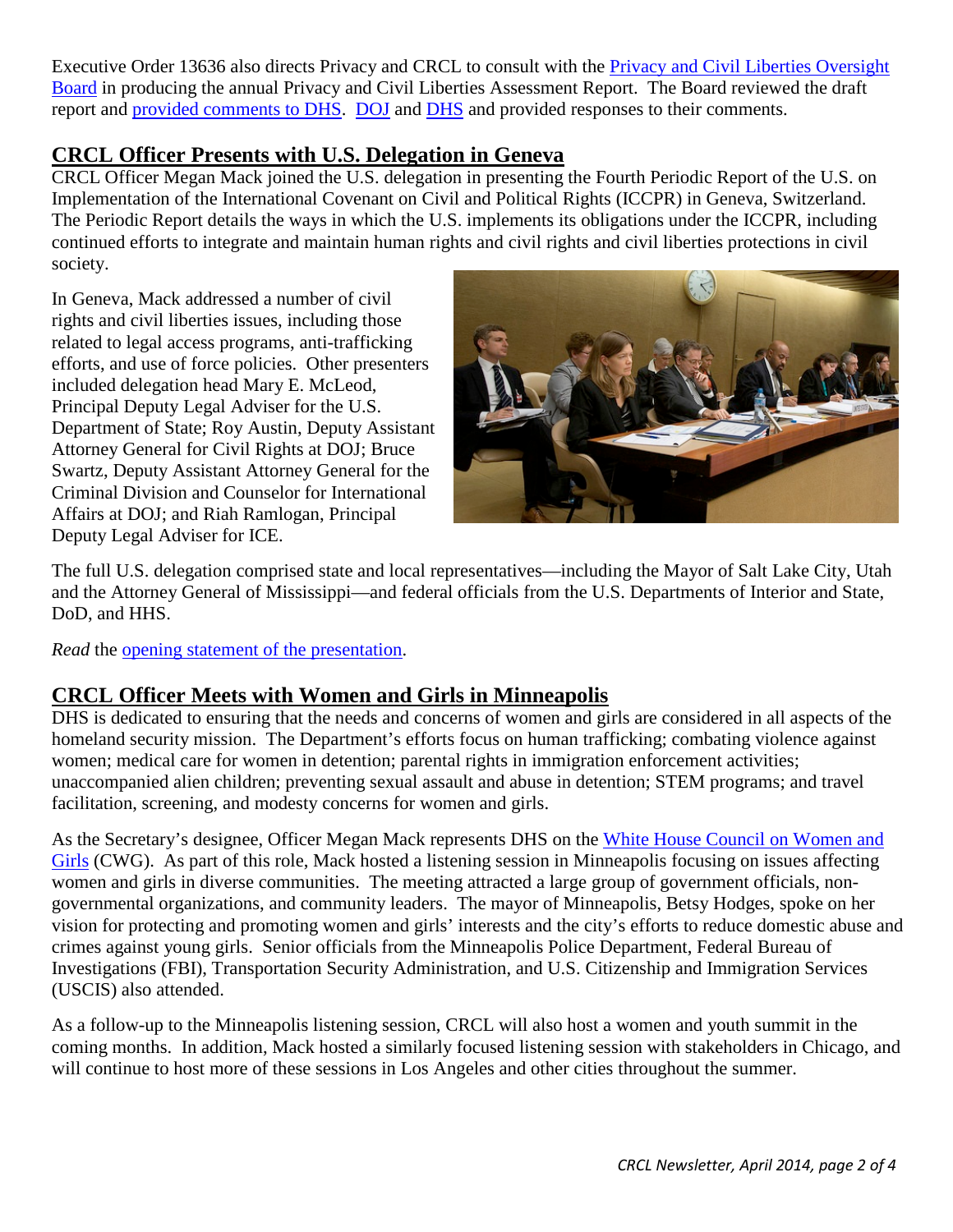# <span id="page-2-0"></span>**CRCL Launches New Community Roundtable in Phoenix**

In March, CRCL launched a new quarterly community engagement roundtable in Phoenix, Arizona. A host of community stakeholders, the Phoenix and Maricopa County Police Departments, and federal representatives from CBP, Border Patrol, FBI, ICE, and USCIS were in attendance for the inaugural roundtable. This expanded roundtable will include participants from the



Hispanic/Latino, Muslim, Middle Eastern, southeast Asian, and African communities. Issues of focus will include detention and deportation, community policing and countering violent extremism, immigration enforcement, and the CRCL complaint processes.

# <span id="page-2-1"></span>**DHS Celebrates Women's History Month**

In March, CRCL hosted the Department's annual Women's History Month program, where a panel of prominent DHS women leaders discussed experiences that led them to personal and professional success. This year's theme, "Celebrating Women of Character, Courage, and Commitment," recognized the extraordinary contribution, determination, and tenacity of women.

DHS Deputy Secretary Alejandro Mayorkas provided opening remarks, where he reiterated "the responsibility of the Department to ensure that the day comes sooner rather than later when a milestone is not a milestone because of the gender who accomplished it, but rather it is a milestone because of the accomplishment itself."

The program panelists included:

- Rear Admiral Mary Landry, U.S. Coast Guard (Ret), Special Assistant to the President for Resilience Policy
- Dr. Christina Murata, Chief of Staff, Science and Technology Directorate (Moderator)
- Karen L. Neuman, Chief Privacy Officer
- Maria M. Odom, Citizenship and Immigration Services Ombudsman
- Dr. Phyllis Schneck, Deputy Under Secretary for Cybersecurity and Communications, National Protection and Programs Directorate

In addition, as part of the Department's participation on the [White House Council on Women and Girls,](http://www.whitehouse.gov/administration/eop/cwg) Secretary Johnson contributed to the CWG's blog with a post focused on the [ways that DHS supports women and girls](http://www.whitehouse.gov/blog/2014/03/28/supporting-women-and-girls-through-homeland-security-mission)  [through the homeland security mission.](http://www.whitehouse.gov/blog/2014/03/28/supporting-women-and-girls-through-homeland-security-mission) Also in March, the CWG released a [report detailing federal agency](http://www.whitehouse.gov/sites/default/files/docs/wh_cwg_agency_march_reports_.pdf)  [accomplishments concerning women and girls.](http://www.whitehouse.gov/sites/default/files/docs/wh_cwg_agency_march_reports_.pdf) CRCL contributed to this report; highlighting the [DHS Blue](https://www.dhs.gov/end-human-trafficking)  [Campaign](https://www.dhs.gov/end-human-trafficking) to combat human trafficking, the DHS Council on Combatting Violence Against Women, and several



*From left to right: Rear Admiral Mary Landry, U.S. Coast Guard (Ret), Special Assistant to the President for Resilience Policy; Maria Odom, Citizenship and Immigration Services Ombudsman; Dr. Phyllis Schneck, Deputy Under Secretary for Cybersecurity and Communications, National Protection and Programs Directorate; Dr. Christina Murata, Chief of Staff, Science and Technology Directorate; Karen Neuman, Chief Privacy Officer; Veronica Venture, CRCL Deputy Officer for EEO and Diversity; Megan Mack, Officer for Civil Rights and Civil Liberties.*